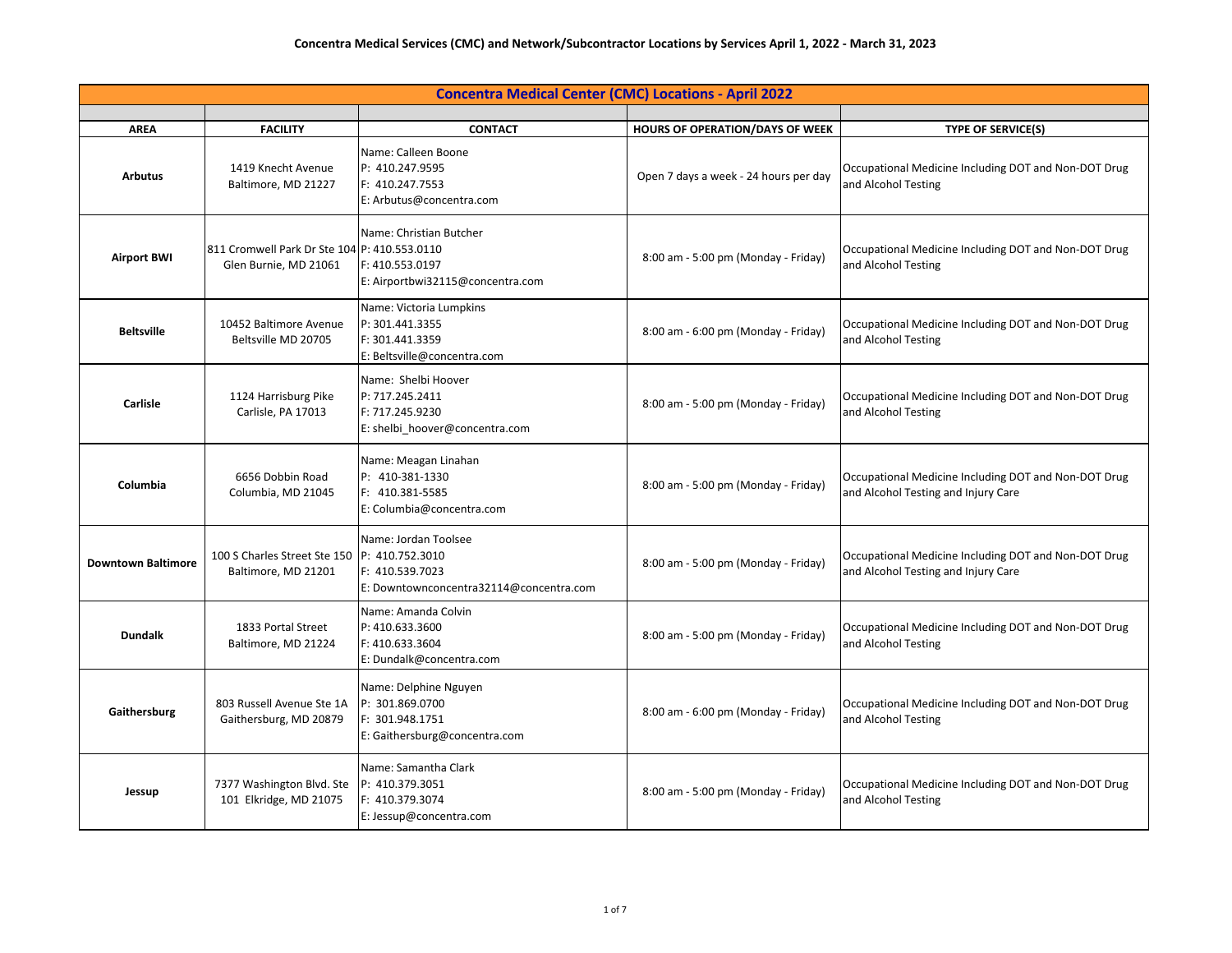## **Concentra Medical Services (CMC) and Network/Subcontractor Locations by Services April 1, 2022 - March 31, 2023**

| Lanham          | 4451 Parliament Place Ste G   P: 301.459.9113<br>Lanham, MD 20706 | Name: Stephanie Hunter<br>F: 301.459.1214<br>E: lanham@concentra.com                               | 7:00 am - 5:00 pm (Monday - Friday)                                   | Occupational Medicine Including DOT and Non-DOT Drug<br>and Alcohol Testing |
|-----------------|-------------------------------------------------------------------|----------------------------------------------------------------------------------------------------|-----------------------------------------------------------------------|-----------------------------------------------------------------------------|
| <b>Newark</b>   | 4110 Stanton Ogletown Rd<br>Newark, DE 19713                      | Name: Nicole Foster<br>P: 302-738-0103<br>F: 302.738.6612<br>E: nicole foster@concentra.com        | 8:00 am - 5:00 pm (Monday - Friday)                                   | Occupational Medicine Including DOT and Non-DOT Drug<br>and Alcohol Testing |
| Rosedale        | 8101 Pulaski Highway Ste H<br>Baltimore, MD 21237                 | Name: Dee Bird<br>P: 410.687.6462<br>F: 410.687.2261<br>E: Rosedale@concentra.com                  | 7:00 am - 5:00 pm (Monday - Friday);<br>7:00 AM - 12:00 pm (Saturday) | Occupational Medicine Including DOT and Non-DOT Drug<br>and Alcohol Testing |
| Steeplechase    | 9141 Alaking Ct Suite 112<br>Capitol Heights, MD 20743            | Name: Bridget Piper<br>P: 301.499.4655<br>F: 301.499.0902<br>E: steeplechase@concentra.com         | 7:00 am - 6:00 pm (Monday - Friday)                                   | Occupational Medicine Including DOT and Non-DOT Drug<br>and Alcohol Testing |
| <b>Timonium</b> | 1830 York Road Ste. F<br>Timonium, MD 21093                       | Name: Don Walters<br>P: 410.252.4015<br>F: 410.252.7410<br>E: Timoniumconcentra32127@concentra.com | 8:00 am- 5:00 pm (Monday - Friday)                                    | Occupational Medicine Including DOT and Non-DOT Drug<br>and Alcohol Testing |
| York            | 970 Loucks Road Ste D<br>York. PA 17404                           | Name: Stacy Hoffacker<br>P: 717.764.1008<br>F: 717.815.1625<br>E: stacy hoffacker@concentra.com    | 8:00 am - 5:00 pm (Monday - Friday)                                   | Occupational Medicine Including DOT and Non-DOT Drug<br>and Alcohol Testing |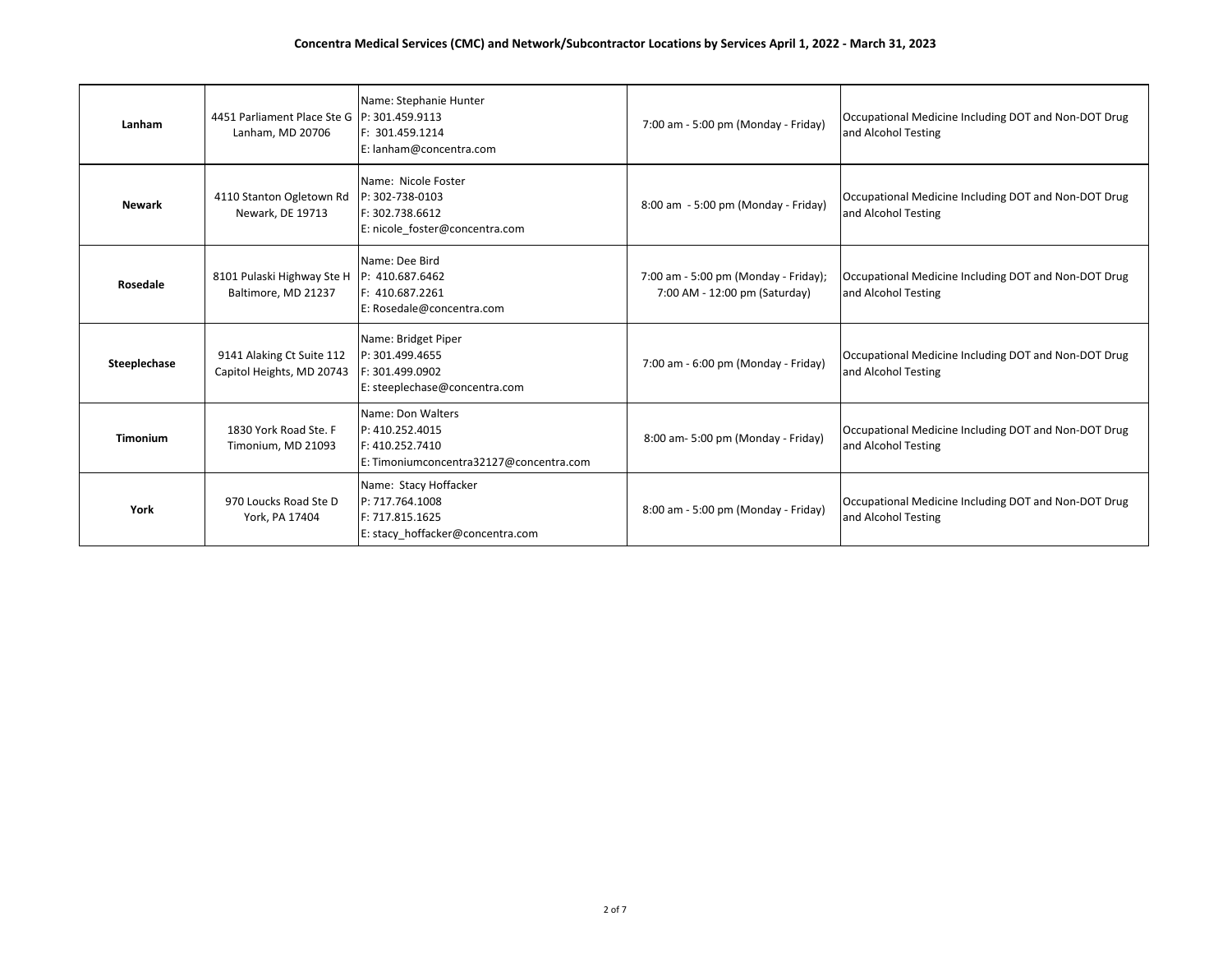## **Concentra Medical Services (CMC) and Network/Subcontractor Locations by Services April 1, 2022 - March 31, 2023**

| <b>CMC Location for Examinations by State Medical Director - April 2022</b> |                                                                                |                                                                                                                                                                                           |                                        |                                 |  |
|-----------------------------------------------------------------------------|--------------------------------------------------------------------------------|-------------------------------------------------------------------------------------------------------------------------------------------------------------------------------------------|----------------------------------------|---------------------------------|--|
|                                                                             |                                                                                |                                                                                                                                                                                           |                                        |                                 |  |
| <b>AREA</b>                                                                 | <b>FACILITY</b>                                                                | <b>CONTACT</b>                                                                                                                                                                            | <b>HOURS OF OPERATION/DAYS OF WEEK</b> | <b>TYPE</b>                     |  |
| <b>Arbutus</b>                                                              | <b>Concentra Medical Services</b><br>1419 Knecht Avenue<br>Baltimore, MD 21227 | Name: Jennifer Moran<br>P: 410.579.2775<br>F: 410-737-1574<br>E: jennifer_moran@concentra.com<br>Camilla Yandell<br>P: 410.579.2775<br>F: 410.737.1574<br>E:Camilla Yandell@concentra.com | 8:00 am - 5:00 pm (Monday - Friday)    | <b>Workability Examinations</b> |  |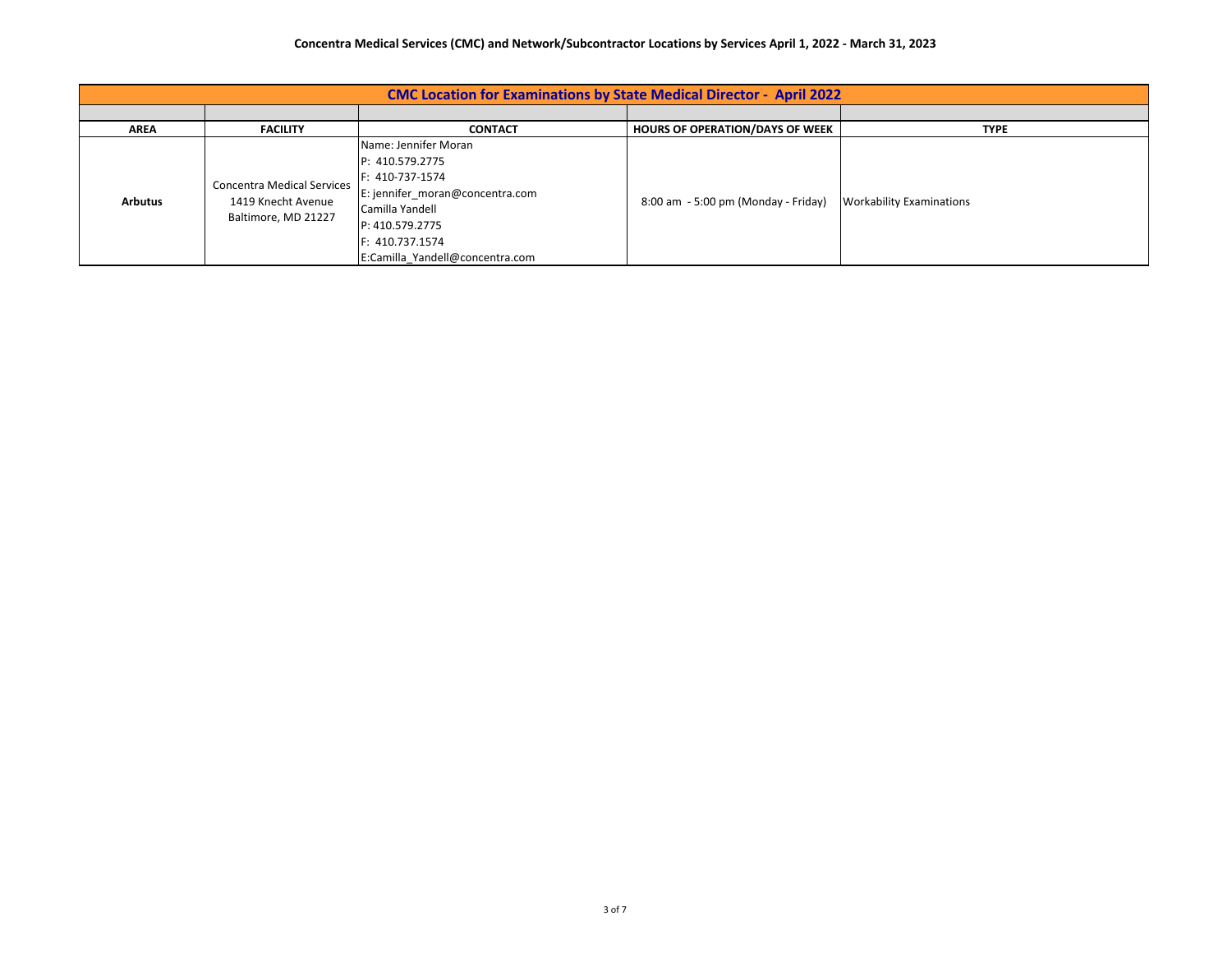| <b>CMC and Subcontractor Locations - April 2022</b> |                                                                                        |                                                                                                                                                                                           |                                                 |                                                                             |
|-----------------------------------------------------|----------------------------------------------------------------------------------------|-------------------------------------------------------------------------------------------------------------------------------------------------------------------------------------------|-------------------------------------------------|-----------------------------------------------------------------------------|
|                                                     |                                                                                        |                                                                                                                                                                                           |                                                 |                                                                             |
| <b>AREA</b>                                         | <b>FACILITY</b>                                                                        | <b>CONTACT</b>                                                                                                                                                                            | <b>HOURS OF OPERATION/DAYS OF WEEK</b>          | <b>TYPE</b>                                                                 |
| Cambridge                                           | Your Docs In<br>300 Sunburst Highway<br>Cambridge, MD 21613                            | Name: Linda Ramirez<br>P: 443.210.2543<br>F: 443.210.2557<br>E: Iramirez-velazquez@yourdocsin.com                                                                                         | Mon - Fri 8 am - 8 pm;<br>Sat & Sun 8 am - 6 pm | Occupational Medicine Including DOT and Non-DOT Drug<br>and Alcohol Testing |
| <b>Cumberland</b>                                   | UPMC WMD Occupational<br>Health<br>1050 Industrial Blvd Ste 15<br>Cumberland, MD 21502 | Name: Amber Morgan<br>P: 240-964-9207<br>F: 240.964.8922<br>E: morganan2@upmc.edu                                                                                                         | Mon - Fri 8 am - 6:30 pm                        | Occupational Medicine Including DOT and Non-DOT Drug<br>and Alcohol Testing |
| Easton                                              | Your Docs In<br>8163 Ocean Gateway<br>Easton, MD 21061                                 | Name: Linda Ramirez<br>P: 443.210.2543<br>F: 443.210.2557<br>E: Iramirez-velazquez@yourdocsin.com                                                                                         | Mon-Fri 8 am - 8 pm;<br>Sat & Sun 8 am - 6 pm   | Occupational Medicine Including DOT and Non-DOT Drug<br>and Alcohol Testing |
| Germantown                                          | <b>Medical Access</b><br>12321 Middle Brook Road<br>Germantown, MD 20874               | Name: Martha Wagner<br>P: 302.428.1070<br>F: 301.428.3192<br>E:mwagner@medicalaccessmd.com<br>Name: Sherry Turner<br>P: 301.428.1070<br>F: 301.428.3192<br>E: sturner@medicalaccessmd.com | Mon-Fri 8 am - 8 pm;<br>Sat & Sun 8 am - 5 pm   | Occupational Medicine Including DOT and Non-DOT Drug<br>and Alcohol Testing |
| Hagerstown                                          | Health@Work<br>10715 Downsville Pike Ste<br>100 Hagerstown, MD 21740                   | Name: Amy Embrey<br>P: 240.313.9910<br>F: 240.313.9914<br>E: Amy.Embrey@meritushealth.com                                                                                                 | Mon - Fri 8 am - 8 pm;<br>Sat & Sun 8 am - 6 pm | Occupational Medicine Including DOT and Non-DOT Drug<br>and Alcohol Testing |
| <b>North Salisbury</b>                              | Your Docs In<br>2425 N Salisbury Blvd<br>Salisbury, MD 21801                           | Name: Linda Ramirez<br>P: 443.210.2543<br>F: 443.210.2557<br>E: Iramirez-velazquez@yourdocsin.com                                                                                         | Mon-Fri 8 am - 8 pm;<br>Sat & Sun 8 am - 6 pm   | Occupational Medicine Including DOT and Non-DOT Drug<br>and Alcohol Testing |
| Ocean City                                          | Your Docs In<br>12385 Ocean Gateway<br>Ocean City, MD 21851                            | Name: Linda Ramirez<br>P: 443.210.2543<br>F: 443.210.2557<br>E: Iramirez-velazquez@yourdocsin.com                                                                                         | Mon-Fri 8 am - 8 pm;<br>Sat & Sun 8 am - 6 pm   | Occupational Medicine Including DOT and Non-DOT Drug<br>and Alcohol Testing |
| <b>Pocomoke City</b>                                | Your Docs In<br>1511 Ocean Highway<br>Pocomoke City, MD 21851                          | Name: Linda Ramirez<br>P: 443.210.2543<br>F: 443.210.2557<br>E: Iramirez-velazquez@yourdocsin.com                                                                                         | Mon-Fri 8 am - 8 pm;<br>Sat & Sun 8 am - 6 pm   | Occupational Medicine Including DOT and Non-DOT Drug<br>and Alcohol Testing |
| South Salisbury                                     | Your Docs In<br>1135 South Salisbury Blvd<br>Salisbury, MD 21801                       | Name: Linda Ramirez<br>P: 443.210.2543<br>F: 443.210.2557<br>E: Iramirez-velazquez@yourdocsin.com                                                                                         | Mon-Fri 8 am - 8 pm;<br>Sat & Sun 8 am - 6 pm   | Occupational Medicine Including DOT and Non-DOT Drug<br>and Alcohol Testing |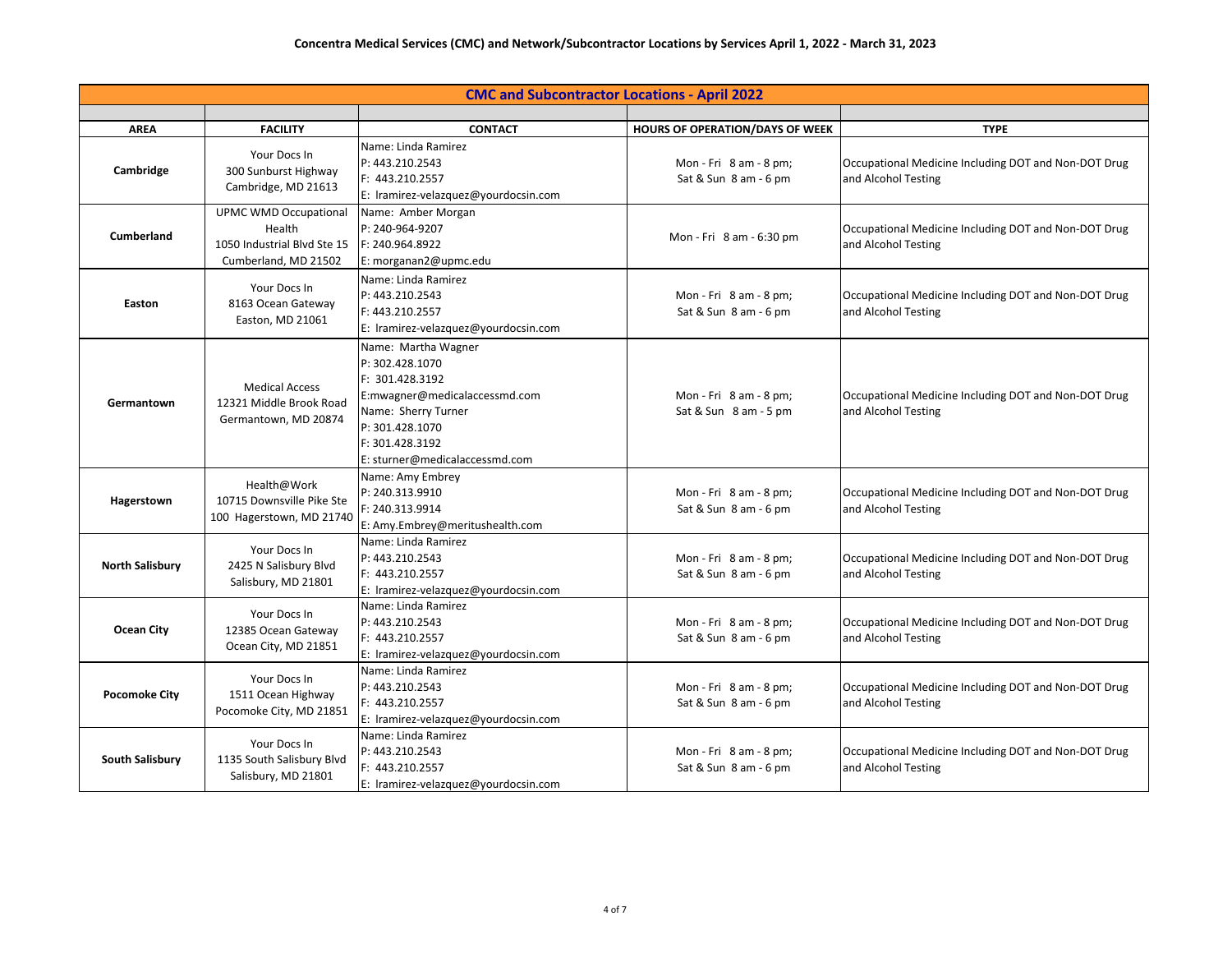| CMC Ergonomic Job Assessment Profiles (PPP & HPE) Locations- April 2022 |                                                                       |                                                                                                       |                                                                       |                                             |
|-------------------------------------------------------------------------|-----------------------------------------------------------------------|-------------------------------------------------------------------------------------------------------|-----------------------------------------------------------------------|---------------------------------------------|
|                                                                         |                                                                       |                                                                                                       |                                                                       |                                             |
| <b>AREA</b>                                                             | <b>FACILITY</b>                                                       | <b>CONTACT</b>                                                                                        | HOURS OF OPERATION/DAYS OF WEEK                                       | <b>TYPE</b>                                 |
| <b>Airport BWI</b>                                                      | 811 Cromwell Park Dr Ste 104 P: 410.553.0110<br>Glen Burnie, MD 21061 | Name: Christian Butcher<br>F: 410.553.0197<br>E: Airportbwi32115@concentra.com                        | 8:00 am - 5:00 pm (Monday - Friday)                                   | <b>Physical Performance Program Testing</b> |
| <b>Arbutus</b>                                                          | 1419 Knecht Avenue<br>Baltimore, MD 21227                             | Name: Calleen Boone<br>P: 410.247.9595<br>F: 410.247.7553<br>E: Arbutus@concentra.com                 | 24 hours per day - 7 days a week                                      | <b>Physical Performance Program Testing</b> |
| <b>Beltsville</b>                                                       | 10452 Baltimore Avenue<br>Beltsville MD 20705                         | Name: Victoria Lumpkins<br>P: 301.441.3355<br>F: 301.441.3359<br>E Beltsville@concentra.com           | 8:00 am - 6:00 pm (Monday - Friday)                                   | <b>Physical Performance Program Testing</b> |
| Columbia                                                                | 6656 Dobbin Road<br>Columbia, MD 21045                                | Name: Meagan Linahan<br>P: 410-381-1330<br>F: 410.381-5585<br>E: Columbia@concentra.com               | 8:00 am - 5:00 pm (Monday - Friday)                                   | Physical Performance Program Testing        |
| <b>Downtown Baltimore</b>                                               | 100 S Charles Street Ste 150<br>Baltimore, MD 21201                   | Name: Jordan Toolsee<br>P: 410.752.3010<br>F: 410.539.7023<br>E: Downtownconcentra32114@concentra.com | 8:00 am - 5:00 pm (Monday - Friday)                                   | <b>Physical Performance Program Testing</b> |
| <b>Dundalk</b>                                                          | 1833 Portal Street<br>Baltimore, MD 21224                             | Name: Amanda Colvin<br>P: 410.633.3600<br>F: 410.633.3604<br>E: Dundalk@concentra.com                 | 8:00 am - 5:00 pm (Monday - Friday)                                   | <b>Physical Performance Program Testing</b> |
| Gaithersburg                                                            | 803 Russell Avenue Suite 1A<br>Gaithersburg, MD 20879                 | Name: Delphine Nguyen<br>P: 301.869.0700<br>F: 301.948.1751<br>E: gaithersburg@concentra.com          | 8:00 am - 6:00 pm (Monday - Friday)                                   | <b>Physical Performance Program Testing</b> |
| Jessup                                                                  | 7377 Washington Blvd. Ste 101<br>Elkridge, MD 21075                   | Name: Samantha Clark<br>P: 410.379.3051<br>F: 410.379.3074<br>E: Jessup@concentra.com                 | 8:00 am - 5:00 pm (Monday - Friday)                                   | Physical Performance Program Testing        |
| Lanham                                                                  | 4451 Parliament Place Ste G<br>Lanham, MD 20706                       | Name: Stephanie Hunter<br>P: 301.459.9113<br>F: 301.459.1214<br>E: Lanham@concentra.com               | 7:00 am - 5:00 pm (Monday - Friday)                                   | <b>Physical Performance Program Testing</b> |
| Rosedale                                                                | 8101 Pulaski Highway Ste H<br>Baltimore, MD 21237                     | Name: Dee Bird<br>P: 410.687.6462<br>F: 410.687.2261<br>E: Rosedale@concentra.com                     | 7:00 am - 5:00 pm (Monday - Friday);<br>7:00 am - 12:00 pm (Saturday) | <b>Physical Performance Program Testing</b> |
| Steeplechase                                                            | 9141 Alaking Court Ste 112<br>Capitol Heights, MD 20743               | Name: Bridget Piper<br>P: 301.499.4655<br>F: 301.499.0902<br>E: Steeplechase@concentra.com            | 7:00 am - 6:00 pm (Monday - Friday)                                   | Physical Performance Program Testing        |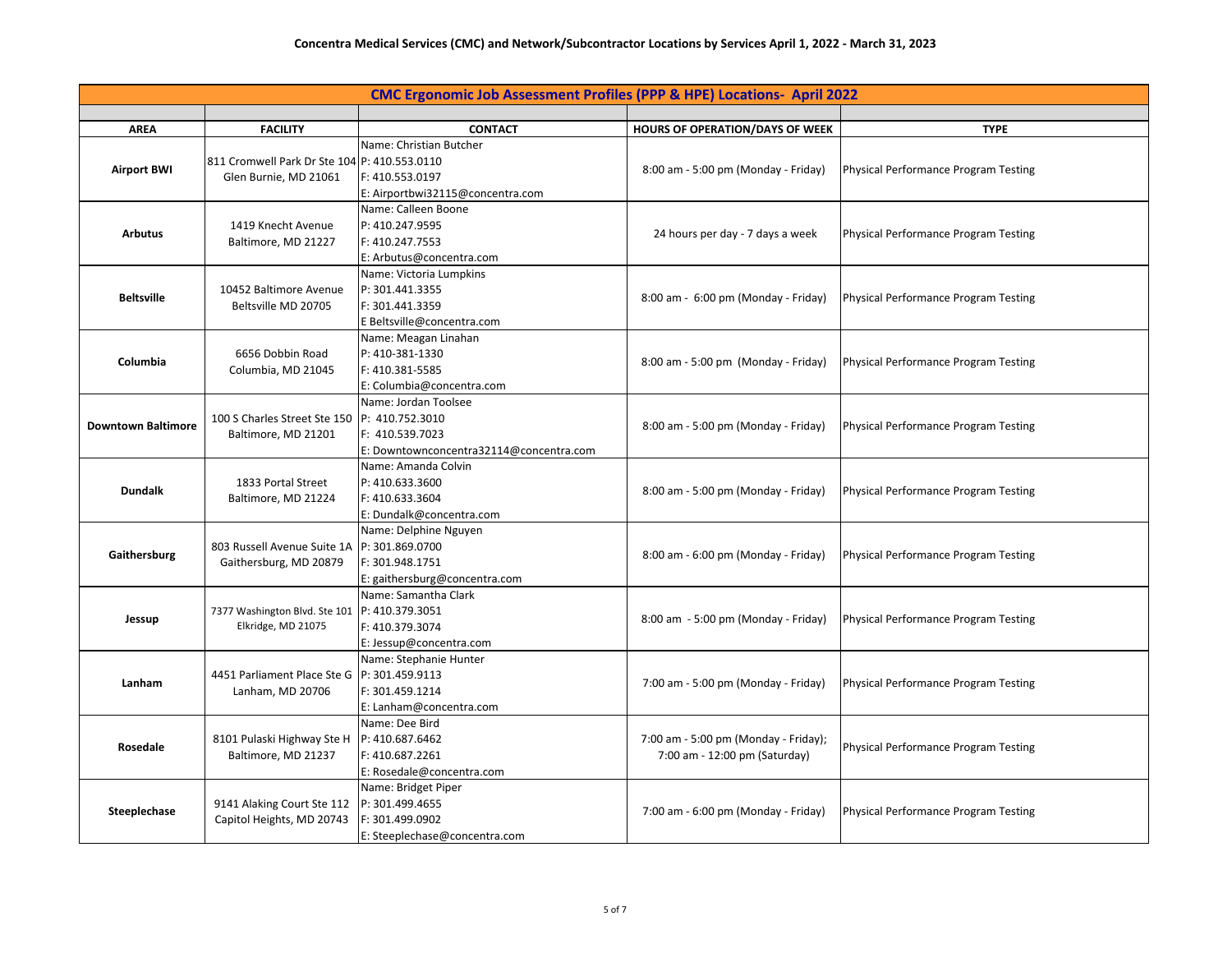## **Concentra Medical Services (CMC) and Network/Subcontractor Locations by Services April 1, 2022 - March 31, 2023**

| <b>Timonium</b> | 1830 York Road Ste. F<br>Timonium. MD 21093 | Name: Don Walters<br>P: 410.252.4015<br>F: 410.252.7410<br>E: Timoniumconcentra32127@concentra.com | 8:00 am- 5:00 pm (Monday - Friday) | Physical Performance Program Testing |
|-----------------|---------------------------------------------|----------------------------------------------------------------------------------------------------|------------------------------------|--------------------------------------|
|-----------------|---------------------------------------------|----------------------------------------------------------------------------------------------------|------------------------------------|--------------------------------------|